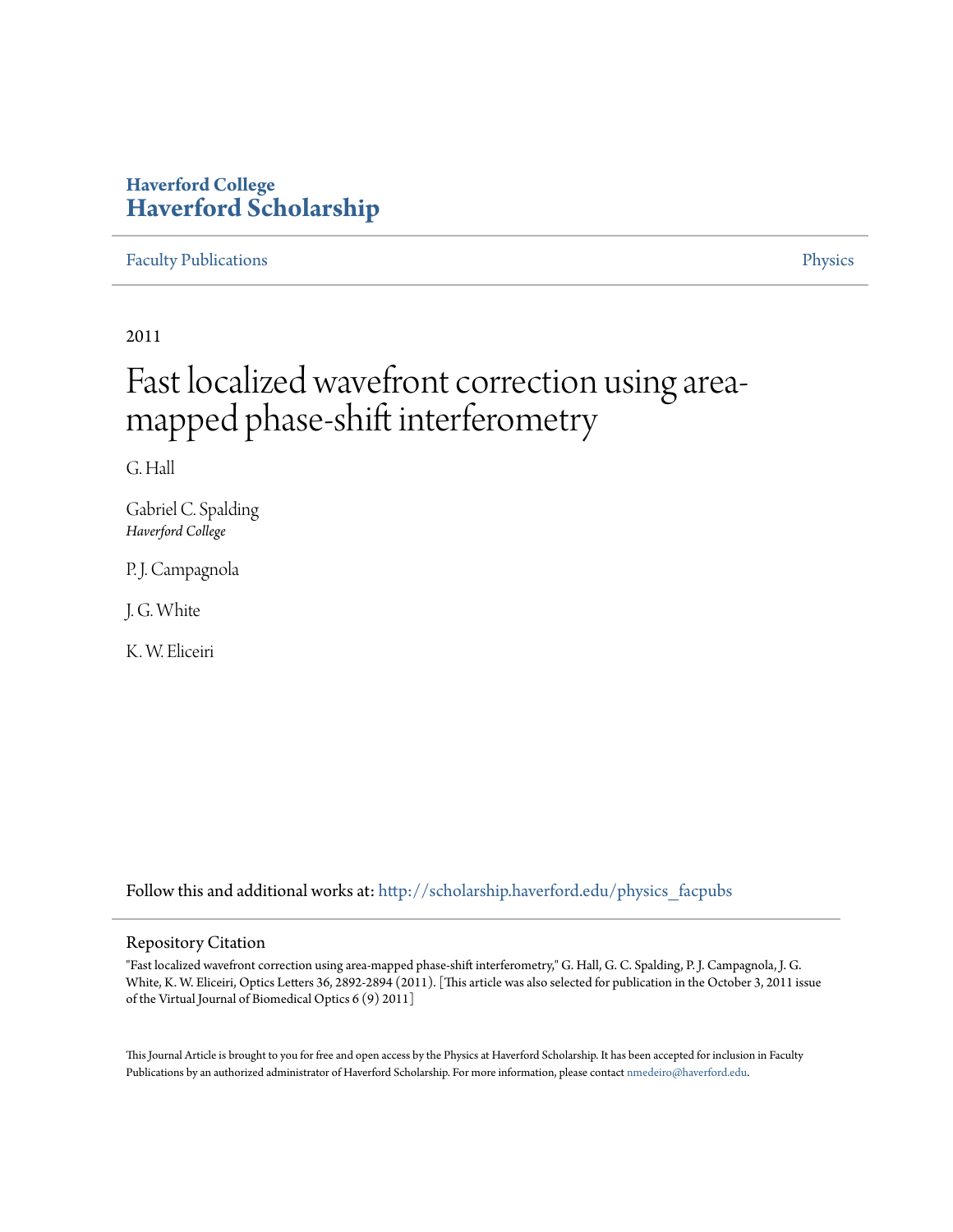## Fast localized wavefront correction using area-mapped phase-shift interferometry

Gunnsteinn Hall,<sup>1</sup> Gabriel C. Spalding,<sup>2</sup> Paul J. Campagnola,<sup>1</sup> John G. White,<sup>1</sup> and Kevin W. Eliceiri<sup>1,\*</sup>

1 Department of Biomedical Engineering & Laboratory for Optical and Computational Instrumentation, University of Wisconsin*—*Madison, 1675 Observatory Drive, Madison, Wisconsin 53706, USA

 $^2$ Department of Physics, Illinois Wesleyan University, Illinois 61701, USA

\*Corresponding author: eliceiri@wisc.edu

Received May 16, 2011; accepted June 22, 2011;

posted July 1, 2011 (Doc. ID 147642); published July 27, 2011

We propose an innovative method for localized wavefront correction based on area-mapped phase-shift (AMPS) interferometry. In this Letter, we present the theory and then experimentally compare it with a previously demonstrated method based on spot-optimized phase-stepping (SOPS) interferometry. We found that AMPS outperforms SOPS interferometry in terms of speed by threefold, although in noisy environments the improvements may be larger. AMPS yielded similar point-spread functions (PSF) as SOPS for moderate system-induced aberrations, but yielded a slightly less ideal PSF for larger aberrations. The method described in this Letter may prove crucial for applications where the phase-stepping solution does not have sufficient speed. © 2011 Optical Society of America

OCIS codes: 110.1080, 110.0113, 110.2650, 090.1000, 230.6120, 070.6120.

Optical systems often exhibit aberrations that decrease the amplitude and resolution below that predicted by the idealized point-spread function (PSF). Typically, the first step towards correction involves obtaining a map of the aberrated wavefront. For some applications this is readily accessible and can be sampled using a wavefront sensor (WFS). In many optical systems this is not possible. For example, in multiphoton laser-scanning microscopy (MPLSM) the intensity of the fluorescence signal critically depends on the focal volume [1]. As light travels through an optically inhomogeneous tissue, different rays are delayed by varying amounts, especially when highnumerical aperture objectives are used. To remedy this, nondeterministic algorithms have been used to search the phase-correction space to optimize a certain metric such as fluorescence intensity  $[2-4]$ . However, those may fail for high-spatial frequency phase changes since usually only the lower frequencies are probed, due to time and mirror deformability constraints. Other approaches have sampled the wavefront of back-scattered light from the focal region using a WFS  $[5,6]$ . The disadvantage is that the back-scattered beam travels out of the tissue and does not fully represent the state at the focal point.

Recently, deterministic methods have been developed for aberration correction. Vellekoop et al. achieved optimal light transport through tissue by changing the phase of each pixel of a spatial light modulator (SLM) to optimize a single pixel on a CCD camera [7]. Čižmár et al. and Ji *et al.* applied related techniques for optical trapping [8] and MPLSM [9], respectively. Finally, Bowman et al. demonstrated a sensitive method, utilizing an SLM as a Shack–Hartmann WFS to display a grid of focal points to measure and correct the aberrations [10].

In this Letter we analyze the technique proposed by Čižmár et al. and Ji et al. in terms of Fourier optics and demonstrate an innovative and faster method based on the same instrumentation. We emphasize that both methods optimize the focus at a single location. This is important because, when focusing through aberrated media,

such as turbid biological samples, different spots may require different corrections [8].

Figure [1](#page-1-0) shows the experimental setup (a) and illustrates the division of the SLM into  $N^2$  regions (b). Two regions are made active at a time, the scan region (indexed j) and the reference region (indexed k). Figure  $1(c)$  illustrates the basis of the two techniques. The regions are "activated" by applying a phase gradient to those regions only. The light source is a mode-locked ultrafast Coherent Mira 900 laser, outputting a beam of wavelength 780 nm, which is then filtered and expanded to overfill the SLM.

<span id="page-1-0"></span>

<span id="page-1-1"></span>Fig. 1. (Color online) (a) Experimental setup. (b) Definition of scan and reference regions. (c) Illustration of the SOPS and AMPS methods. I: Flat SLM and corresponding zero-order diffraction. II: Scan region activated by applying a phase gradient. Corresponding scan region's PSF appears on the CCD (circled). III: Reference region activated and an interferogram appears (circled) [\(Media 1\)](http://www.opticsinfobase.org/viewmedia.cfm?URI=ol-36-15-2892-1). IV: SOPS ([Media 2](http://www.opticsinfobase.org/viewmedia.cfm?URI=ol-36-15-2892-2)), V: AMPS [\(Media 3\)](http://www.opticsinfobase.org/viewmedia.cfm?URI=ol-36-15-2892-3).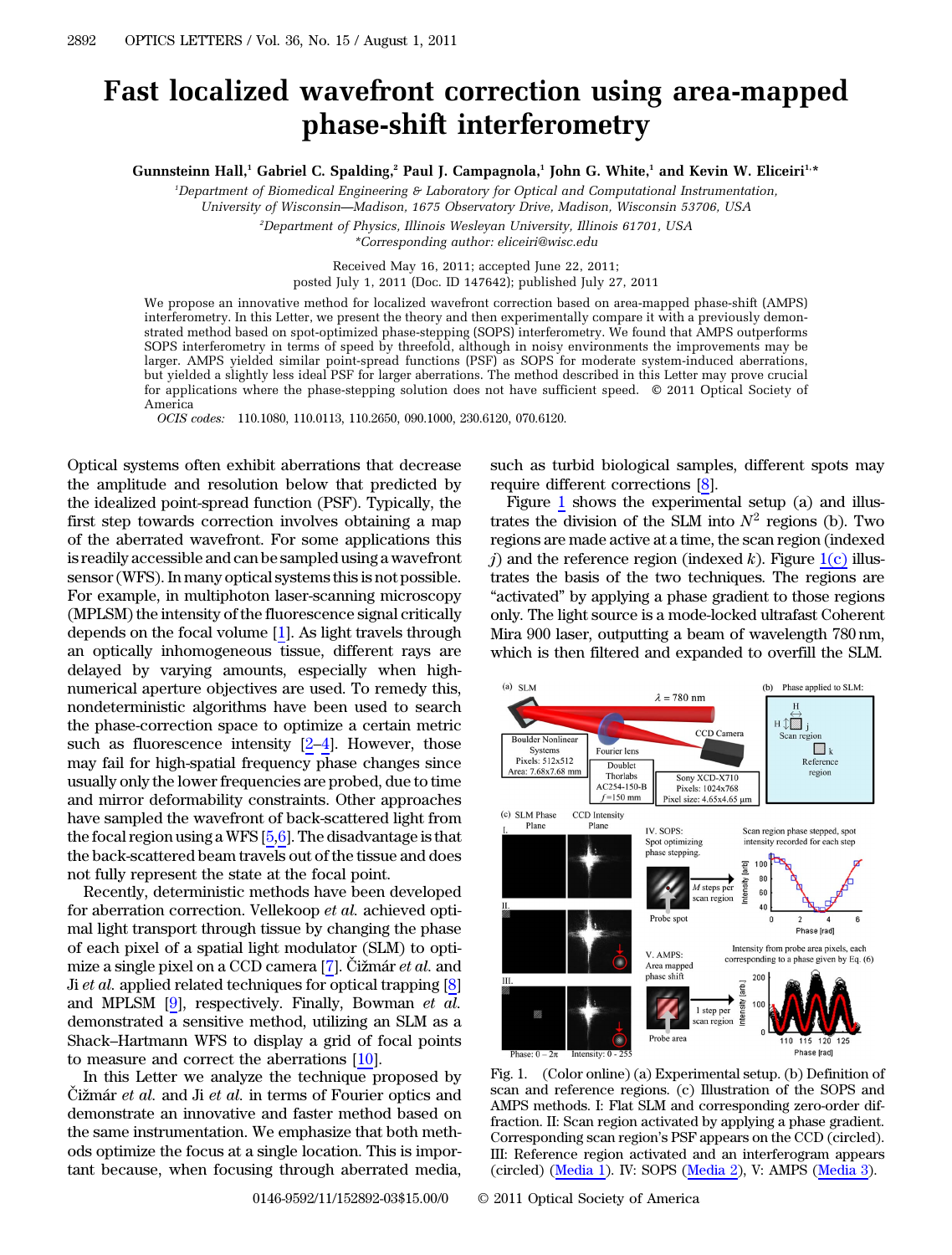A theoretical framework is now presented to analyze the method of [8,9] in terms of Fourier optics, upon which we will base our novel method. The object plane<br>(SLM) optical field [see Fig. 1(b)] can be written<br> $Q_n(x, y) = \frac{i2\pi(xT_n + yT_n)}{2} \left[ \frac{i\phi_{\text{max}}(x - x_j)}{(x - x_j)} \right]$  $(SLM)$  optical field [see Fig.  $1(b)$ ] can be written 1 Fot<br>ethod.<br>)] can<br>x − x<sub>j</sub>

$$
O_{jk}(x, y) = e^{i2\pi(xT_x + yT_y)} \left[ e^{i\phi_j} \text{rect}\left(\frac{x - x_j}{H}\right) \text{rect}\left(\frac{y - y_j}{H}\right) + e^{i\phi_k} \text{rect}\left(\frac{x - x_k}{H}\right) \text{rect}\left(\frac{y - y_k}{H}\right) \right].
$$
 (1)

Applying the Fourier transform, the irradiance in the image plane (on the CCD) is

<span id="page-2-0"></span>
$$
I(x_i, y_i) = |W(x_i, y_i)|^2
$$

$$
\cdot \left[2 + 2\cos\left(-\frac{2\pi}{f\lambda}(D_x x_i + D_y y_i) + \Delta\phi\right)\right]. \quad (2)
$$

Here we have defined (for simplification)

Here we have defined (for simplification)  
\n
$$
W(x_i, y_i) = H^2 \text{sinc}\left[\left(\frac{x_i}{\lambda f} - T_x\right)H\right] \cdot \text{sinc}\left[\left(\frac{y_i}{\lambda f} - T_y\right)H\right],\tag{3}
$$

where H is the region height and  $D_x$  and  $D_y$  are the respective horizontal and vertical distances between the scan and reference regions. The function  $W(x_i, y_i)$  represents the window where the interferogram is visible and the phase gradient parameters  $T_x$  and  $T_y$  control its location.

The method that we refer to as spot-optimized phasestepping (SOPS) wavefront correction method adds a phase  $\phi_s$  to the scan region only. This phase is stepped from 0 to  $2\pi$  in M steps and the intensity at spot location  $(x_{i0}, y_{i0})$  is recorded. Intensity as a function of scan phase can then be written as

$$
R_{\text{SOPS}}(\phi_s) = |W(x_{i0}, y_{i0})|^2
$$

$$
\cdot \left[2 + 2\cos\left(-\frac{2\pi}{f\lambda}(D_x x_{i0} + D_y y_{i0}) + \Delta\phi + \phi_s\right)\right].
$$
  
(4)

By fitting to the cosine term, the phase offset can be<br>termined:<br> $(\phi_s)^{\text{fit}} = \phi_{\text{opt}} = \frac{2\pi}{f\lambda}(D_x x_{i0} + D_y y_{i0}) - \Delta \phi.$  (5) determined:

<span id="page-2-1"></span>
$$
(\phi_s)^{\text{fit}} = \phi_{\text{opt}} = \frac{2\pi}{f\lambda} (D_x x_{i0} + D_y y_{i0}) - \Delta \phi.
$$
 (5)

The fit equals the optimal phase  $\phi_{\text{opt}}$  which makes the scan and reference region arrive in phase and is the condition for optimal focusing. By iteratively moving the scan region and finding the phase offset for each region, a phase map for the whole SLM can be found. One disadvantage of the SOPS protocol is that it requires a minimum number,  $M$ , of three phase-steps per region to fully sample the cosine function. However, a higher number of steps (and thus data points) increases the accuracy of the phase map and is thus slower.

Instead of stepping the phase of the scan region, we suggest using the spatially varying phase in the image plane, which creates the interferogram [Fig.  $1(c)$  V), to obtain the correction. This method will be referred to as the area-mapped phase-shift (AMPS) method.

To exploit this information, we combine the spatially varying phase terms of the cosine in Eq. ([2](#page-2-0)) into a single<br>phase term as follows:<br> $\phi_a = -\frac{2\pi}{f\lambda}(D_x x_i + D_y y_i).$  (6) phase term as follows:

$$
\phi_a = -\frac{2\pi}{f\lambda} (D_x x_i + D_y y_i). \tag{6}
$$

Each pixel within the probe area has an associated value of  $\phi_a$  and an intensity value. The intensity as a function of the spatially varying phase  $(\phi_a)$  can be written as

$$
R_{\text{AMPS}}(\phi_a) = |W(x_i, y_i)|^2 [2 + 2\cos(\Delta\phi + \phi_a)].
$$
 (7)

By fitting  $R_{\text{AMPS}}(\phi_a)$  to a cosine we find  $(\phi_a)^{\text{fit}} = -\Delta \phi$ , and, by comparison with Eq.  $(5)$  $(5)$ , we have

$$
\phi_{\text{opt}} = \frac{2\pi}{f\lambda} (D_x x_{i0} + D_y y_{i0}) + (\phi_a)^{\text{fit}}.
$$
 (8)

<span id="page-2-2"></span>Since all terms in this equation are known, the phase offset can then be calculated. A correction map for the whole SLM is obtained by repeating this for all regions. The run time for both methods is given by

 $T = MN^2(T_{\text{CCD}} + T_{\text{SLM}} + T_{\text{delays}}) = MN^2T_{\text{iteration}}.$  (9)

In our setup, the time per iteration is approximately 55 ms (18 Hz), corresponding to 0:88 s, 3:52 s, and 49:5 s for  $4 \times 4$ ,  $8 \times 8$ , and  $30 \times 30$  region corrections, respectively, for AMPS ( $M = 1$ ). The corresponding SOPS corrections require at least three times longer to achieve optimization.

For validation, AMPS was compared with the SOPS method. Figure [2](#page-3-0) shows results of correcting system aberrations with increasing number of regions (increasing wavefront detail). Figure  $2(a)$  shows the retrieved wavefronts from both methods. Figure  $2(b)$  shows the resulting PSFs of our new approach. Figure  $2(c)$  plots the increase in PSF peak intensity with increasing wavefront detail. For AMPS and SOPS, the peak intensity increases were 83% and 82%, respectively. In addition, the mean intensity of pixels within the full-width halfmaximum (FWHM) is shown and follows the same behavior as the peak intensity. Lastly, in Fig.  $2(d)$ , the radial profiles of the PSFs are shown and compared with that of the theoretical system. Both methods give nearly diffraction-limited performance.

In order to evaluate AMPS for correcting larger aberrations, an aberrated glass [Fig.  $3(a)$ ] was inserted in front of the focusing lens. Both correction methods were applied using 900 (30  $\times$  30) regions and Fig. [3\(b\)](#page-3-2) shows the retrieved wavefronts. Figure  $3(c)$  shows the PSFs corresponding to no correction (N/C) (I), AMPS correction (II) and SOPS correction (III). In addition, the radial profiles are shown and compared with the idealized system profile in Fig.  $3(d)$ . Without correction, the PSF is highly diffuse and has weak intensity. Both AMPS and SOPS provide significant improvements and are comparable with the idealized system profile. It is worth noting that SOPS gave a 23.74% higher peak intensity than AMPS in this case. In terms of PSF width (or resolution), our setup was unable to resolve a difference within experimental error, due to the limiting pixel size.

Each correction is localized to a chosen focal location, which is controlled through the phase gradients  $T_x$  and